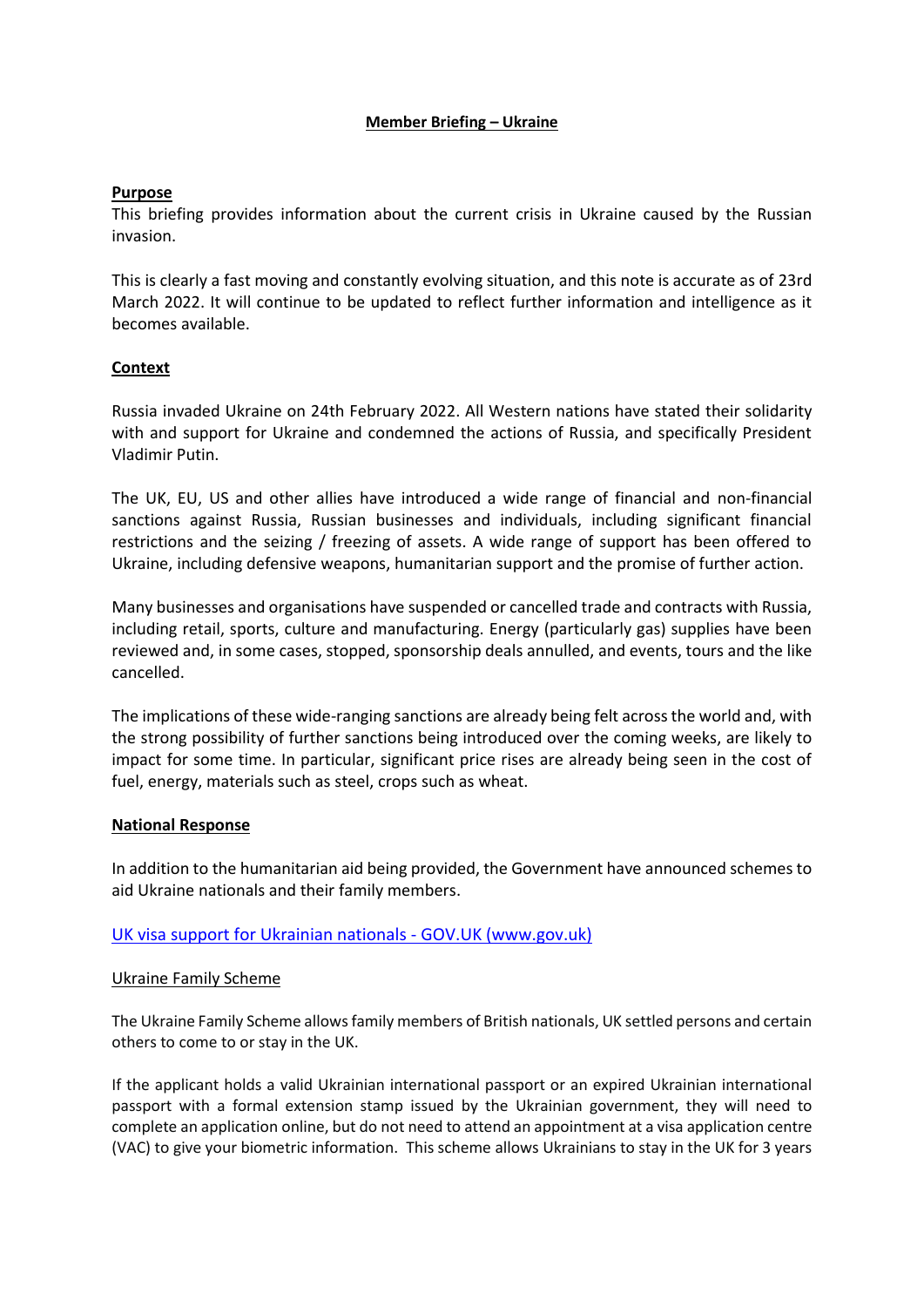## Local Sponsorship Scheme for Ukraine

The government has announced plans for a new sponsorship scheme for Ukrainians without any family ties to the UK. The scheme will allow sponsors, such as communities, private sponsors, or local authorities, to bring those forced to flee Ukraine to the UK.

There will be no limit on this scheme and the UK will welcome as many Ukrainians as wish to come and have matched sponsors.

People arriving under this scheme will be able to:

- Live and work in the UK for up to three years
- Access healthcare, benefits, employment support, education, and English language tuition

The scheme will open on Friday 18th March for visa applications from Ukrainians and immediate family members who already have named people willing to sponsor them. People wanting to be sponsors who do not know anyone personally fleeing Ukraine can also record their interest in being a sponsor.

# Homes for Ukraine – Homes for Ukraine – [Local Sponsorship Scheme for Ukraine](https://homesforukraine.campaign.gov.uk/)  [\(campaign.gov.uk\)](https://homesforukraine.campaign.gov.uk/)

There are currently 150,000 people who have registered an interest in housing displaced Ukrainian individuals or families. We are not able to determine how many sponsors there are locally at this stage.

# **Local Context**

Using the latest Census 2021 pre-publication data specifying the number of Ukrainians in each local authority, there were 70 people recorded as being Ukrainian. Not all of these will be eligible to bring family under the Ukraine Family Scheme as the statistics also include students and people who have arrived under the points-based system who do not qualify for the family scheme.

### **Breckland Council Response**

A Working Group is coordinating and overseeing the Council's work relating to the implications of Russia's invasion of the Ukraine on 24 February 2022.

This will enable the Council to respond at pace, as details of the expectations on Councils from Government emerge.

### 1. Refugees support

The Council has a history of offering support for refugees, including recently to Afghan nationals, and will closely review needs and requirements with a view to doing so again to Ukrainian nationals where appropriate.

Local partners have agreed that we should actively encourage those from our local communities who wish to support Ukraine migrants to make financial donations to organisations that have a presence in the region. This is because collecting supplies can be a complex and time consuming. Transporting those goods hundreds of miles is also very costly and slow in comparison to the more immediate impact that financial donations can have on those in need.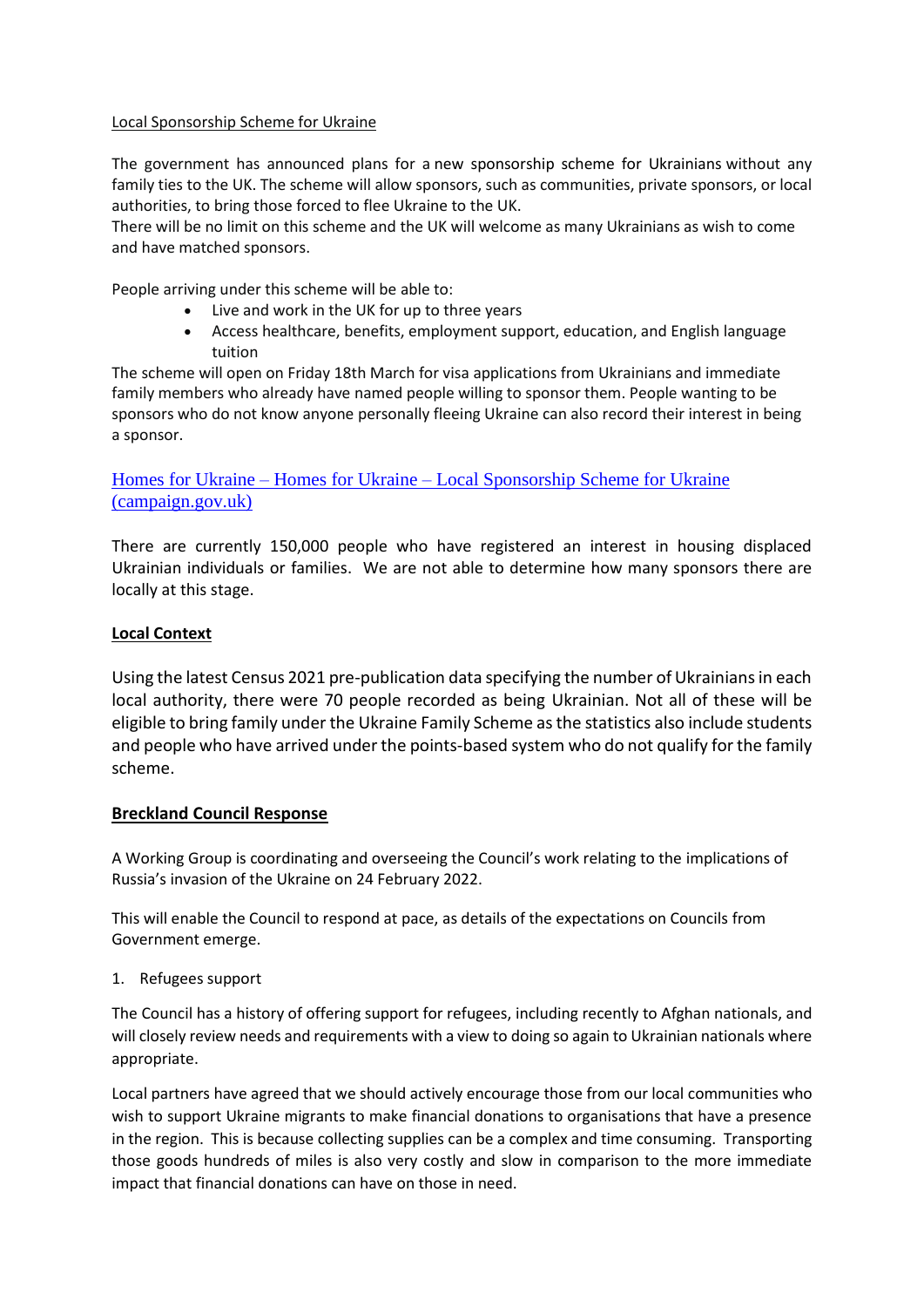We are currently reviewing the data we hold to see if we can directly contact people in the District who are recorded as being from Ukraine. This will allow us to directly make contact with them to see if they are in need of support helping family members in Ukraine, if this is not possible local employers will be contacted and a general communication will be made.

Commencing with the Syrian Refugee Resettlement Scheme, Breckland Council and all Districts, working with the People From Abroad Team have pledged to contribute £4,300 per annum to be pooled to support those with rent shortfalls or housing need. Additional money will be made available should the partnership identify additional need through the current crisis.

We are working closely through the Norfolk partnership on the following workstreams:

- Systems data & reporting to receive DHLUC referral data and manage it
- Housing and accommodation initial housing checks, welfare checks and housing breakdowns
- Community setting immediate help and support to access public services
- Statutory response ensuring health needs are met and safeguarding managed

# 2. Accommodation

Breckland Council's Private Sector Housing Manager is leading a Norfolk wide group of Private Sector Housing Officers and Environmental Health Officers to develop the approach to inspecting properties identified through the NCC webpage or the national Homes for Ukraine scheme.

The Housing Team are attending daily countywide housing meetings to ensure a consistent and joined up approach is developed.

This inspection approach will be a pragmatic, risk based approach, that will ensure the properties are safe whilst minimising any delays of the inspections being carried out.

The Council is actively seeking to establish opportunities to provide accommodation, should it be needed, for Ukrainians within Breckland. This has led to discussions with the Housing Associations as well as with developers directly. In addition, this will be raised at the Private Sector Landlords Forum on 24th March 2022.

It is likely that residents will already have registered their self-contained accommodation on the Norfolk County Council website.

# Ukraine - [Norfolk County Council](https://www.norfolk.gov.uk/safety/migrants-refugees-and-asylum-seekers/ukraine)

3. Local Community

Community Tension updates are being gathered daily by the police, with no issues identified so far in Breckland. The Breckland Local Coordinating Group also monitoring the situation. The council will also seek to work closely with local partners, including from the voluntary and community sector, to help understand issues faced locally and to support their efforts to support local individuals and communities

4. Cyber Security

The assessed level of cyber threat to the UK has been raised, in anticipation of retaliatory action from Russia in response to sanctions. Many UK businesses and other councils have faced recent cyberattacks believed to be linked to Russia, in some cases costing significant time and money to recover from.